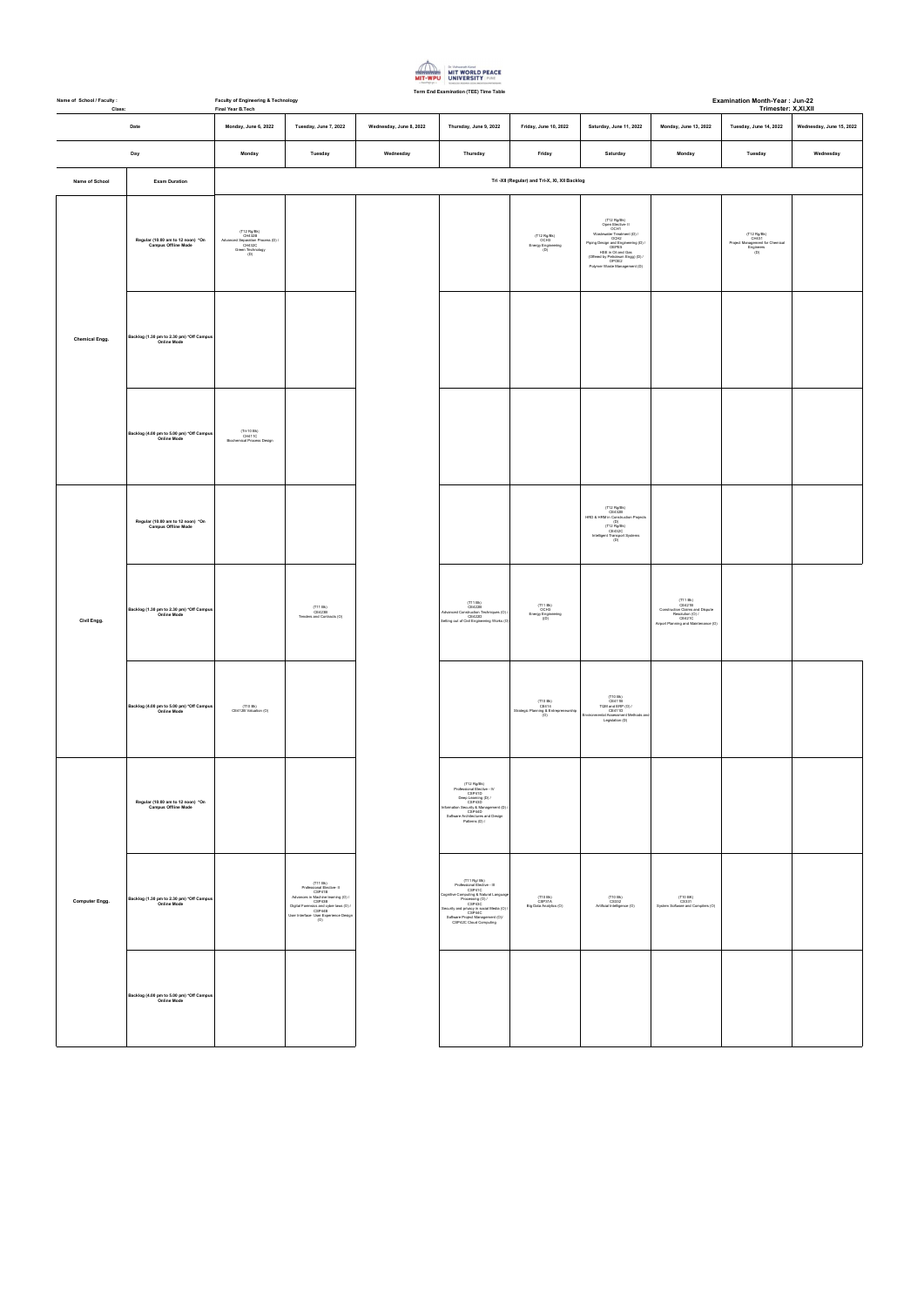

| Name of School / Faculty :<br>Class: |                                                                                            | <b>Examination Month-Year: Jun-22</b><br>Faculty of Engineering & Technology<br>Final Year B.Tech<br>Trimester: X,XI,XII |                       |                                                                                                                                                                                 |                        |                       |                         |                       |                        |                          |  |
|--------------------------------------|--------------------------------------------------------------------------------------------|--------------------------------------------------------------------------------------------------------------------------|-----------------------|---------------------------------------------------------------------------------------------------------------------------------------------------------------------------------|------------------------|-----------------------|-------------------------|-----------------------|------------------------|--------------------------|--|
| Date                                 |                                                                                            | Monday, June 6, 2022                                                                                                     | Tuesday, June 7, 2022 | Wednesday, June 8, 2022                                                                                                                                                         | Thursday, June 9, 2022 | Friday, June 10, 2022 | Saturday, June 11, 2022 | Monday, June 13, 2022 | Tuesday, June 14, 2022 | Wednesday, June 15, 2022 |  |
|                                      | Day                                                                                        | Monday                                                                                                                   | Tuesday               | Wednesday                                                                                                                                                                       | Thursday               | Friday                | Saturday                | Monday                | Tuesday                | Wednesday                |  |
| Electrical Engg.                     | Regular (10.00 am to 12 noon) *On<br>Campus Offline Mode                                   |                                                                                                                          |                       | T12 Rg/Bk )<br>WPC111A/UPS2007A<br>Scientific Studies of Mind, Matter, Spirit and<br>Consciousness<br>(D) [*Exam Duration: 10.00 am to 11.30 am<br>with On campus Offline Exam] |                        |                       |                         |                       |                        |                          |  |
|                                      | Backlog (1.30 pm to 2.30 pm) *Off Campus<br>Online Mode                                    |                                                                                                                          |                       |                                                                                                                                                                                 |                        |                       |                         |                       |                        |                          |  |
|                                      | Backlog (4.00 pm to 5.00 pm) *Off Campus<br>Online Mode                                    |                                                                                                                          |                       |                                                                                                                                                                                 |                        |                       |                         |                       |                        |                          |  |
|                                      | Regular (10.00 am to 12 noon) *On<br>Campus Offline Mo+B1+B9:B11                           |                                                                                                                          |                       |                                                                                                                                                                                 |                        |                       |                         |                       |                        |                          |  |
| Engg.                                | Electronics & Communication Backlog (1.30 pm to 2.30 pm) *Off Campus<br><b>Online Mode</b> |                                                                                                                          |                       |                                                                                                                                                                                 |                        |                       |                         |                       |                        |                          |  |
|                                      | Backlog (4.00 pm to 5.00 pm) *Off Campus<br>Online Mode                                    |                                                                                                                          |                       |                                                                                                                                                                                 |                        |                       |                         |                       |                        |                          |  |
| <b>Mechanical Engg.</b>              | Regular (10.00 am to 12 noon) *On<br><b>Campus Offline Mode</b>                            |                                                                                                                          |                       |                                                                                                                                                                                 |                        |                       |                         |                       |                        |                          |  |
|                                      | Backlog (1.30 pm to 2.30 pm) *Off Campus<br><b>Online Mode</b>                             |                                                                                                                          |                       |                                                                                                                                                                                 |                        |                       |                         |                       |                        |                          |  |
|                                      | Backlog (4.00 pm to 5.00 pm) *Off Campus                                                   | (T10 Bk)                                                                                                                 |                       |                                                                                                                                                                                 |                        | (T10 Bk)<br>MEG345A   | (T10 Bk)                |                       | (T10 Bk)               | (T10 Bk)                 |  |

| Backlog (4.00 pm to 5.00 pm) *Off Campus<br><b>Online Mode</b> | (T10 Bk)<br>MEG444A<br>Product Life Cycle Management (O) | MEG345A<br>Mechanical System Modeling &<br>Simulation (O) | (T10 Bk)<br>OEE7<br>e-Vehicular Engineering (O) | (T10 BK)<br>MEGOEIIIA<br>Introduction to Advanced Materials | (T10 BK)<br>MEG448A<br>Additive and Digital Manufacturing (O) |  |
|----------------------------------------------------------------|----------------------------------------------------------|-----------------------------------------------------------|-------------------------------------------------|-------------------------------------------------------------|---------------------------------------------------------------|--|
|                                                                |                                                          |                                                           |                                                 |                                                             |                                                               |  |
|                                                                |                                                          |                                                           |                                                 |                                                             |                                                               |  |
|                                                                |                                                          |                                                           |                                                 |                                                             |                                                               |  |